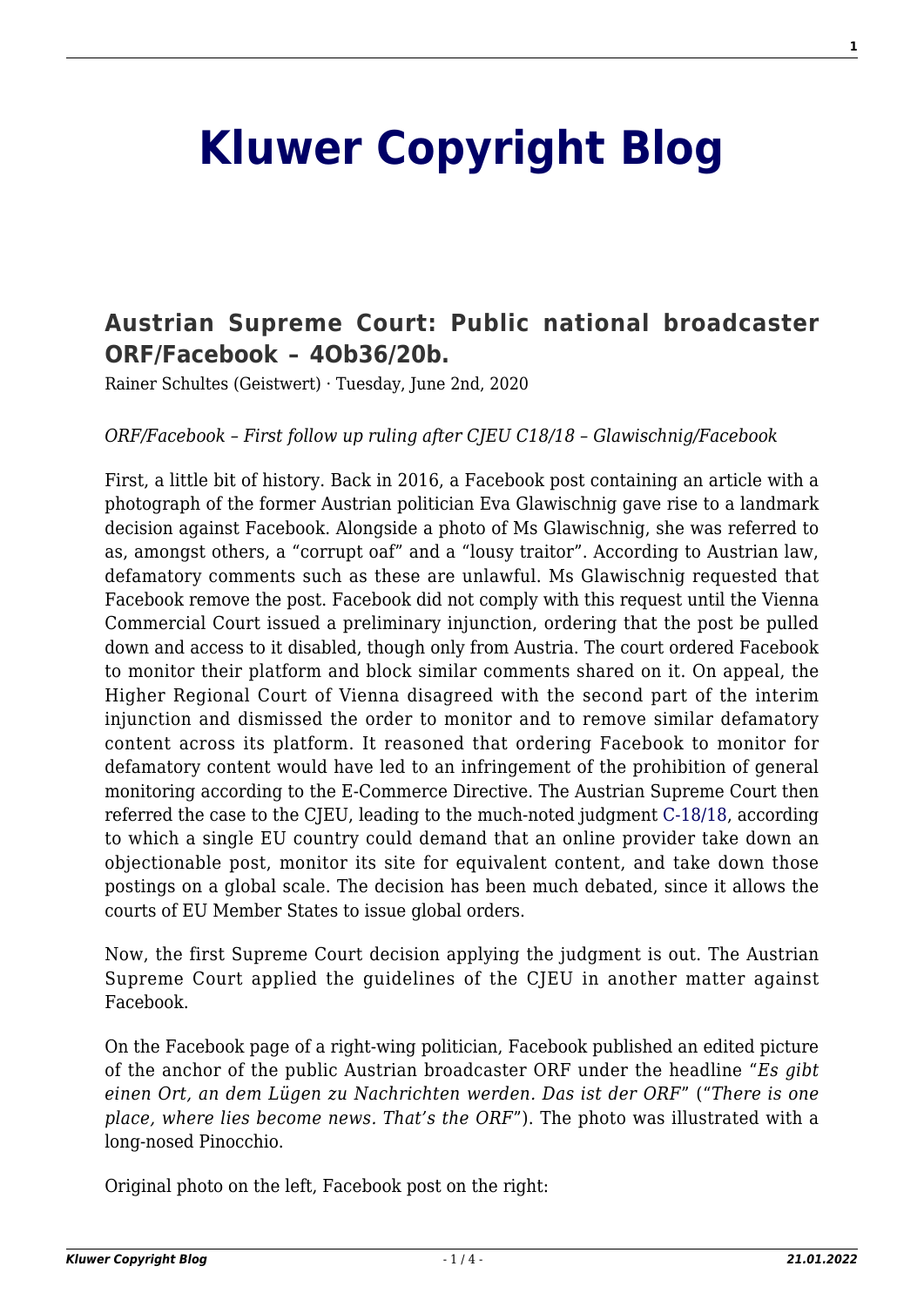

 The broadcaster requested a preliminary injunction interdicting Facebook from (i) infringing its copyright in the picture by editing it, in particular by adding the above-mentioned headline, (ii) using or publishing this headline or equivalent expressions and finally (iii) accusing the broadcaster of distributing lies.

I

In [decision 4Ob36/20b](https://www.ris.bka.gv.at/Dokumente/Justiz/JJT_20200330_OGH0002_0040OB00036_20B0000_000/JJT_20200330_OGH0002_0040OB00036_20B0000_000.pdf) of 30 March 2020, the Austrian Supreme Court considered the CJEU guidelines step by step:

**General monitoring**: There is no general obligation to monitor third party content or a general obligation actively to seek facts or circumstances indicating illegal activity. Facebook does not have to check for illegal content in general. However, Facebook may be obliged to monitor for infringements (including third party infringements) which were established by national authorities (e.g. civil courts). The provider's monitoring obligation is thereby triggered by "concrete information".

It follows that the injunction may also cover future infringements, including by other (third party) users.

**Equivalent infringement**: It is standard in Austrian case law that cease and desist orders also cover equivalent infringements or, more specifically – with regard to personal rights or unfair competition – 'information with an equivalent meaning'. Otherwise, the effects of such an injunction could easily be circumvented by the storing of messages which are scarcely different from those which were previously declared to be illegal. An appropriate balance must be struck between the applicant's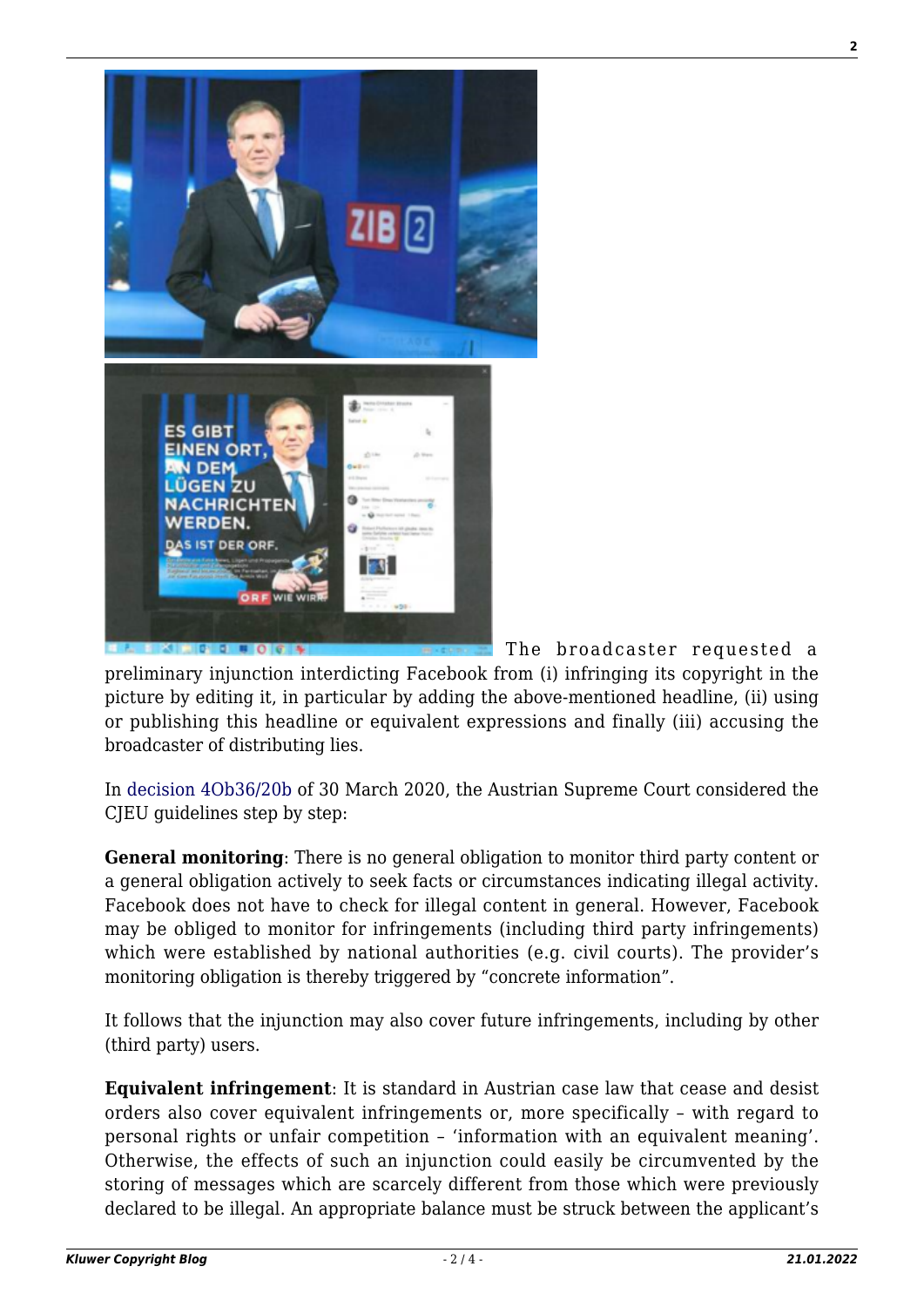interest in effective legal protection and the provider's interest in not having to take disproportionate surveillance measures. However, the Supreme Court makes it clear that the balance of interests must not depend on the availability of automated search tools and technologies, but in any case requires that the 'information with an equivalent meaning' can be determined at first glance by a layperson.

Thus, Facebook may need to involve humans to monitor, where no technical tools are available, but these humans need not be qualified IP lawyers.

**Worldwide effect**: Following the finding of the CJEU in C-18/18, the Austrian Court affirmed that a cease and desist order that safeguards personal rights may have worldwide effect. IP rights, like copyright, are different, however, as they are characterized by territoriality. Consequently, the copyright infringement at stake gave rise to a cease and desist order with national effect only. The infringement of the plaintiff's personal rights would have allowed for a worldwide order – if the plaintiff had explicitly sought it. The Supreme Court stressed that by default, it assumes that a plaintiff only seeks relief with national effect, unless they explicitly request worldwide relief. According to the court, the present plaintiff did not explicitly claim a worldwide cease and desist order, which consequently was not granted.

The present decision therefore confirmed the possibility of granting worldwide relief against the infringement of personal rights, though an explicit declaration (and pleading) by the plaintiff is necessary requesting that the court consider this.

*To make sure you do not miss out on regular updates from the Kluwer Copyright Blog, please subscribe [here.](http://copyrightblog.kluweriplaw.com/newsletter)*

## **Kluwer IP Law**

The **2021 Future Ready Lawyer survey** showed that 81% of the law firms expect to view technology as an important investment in their future ability to thrive. With Kluwer IP Law you can navigate the increasingly global practice of IP law with specialized, local and cross-border information and tools from every preferred location. Are you, as an IP professional, ready for the future?

[Learn how](https://www.wolterskluwer.com/en/solutions/kluweriplaw?utm_source=copyrightnblog&utm_medium=articleCTA&utm_campaign=article-banner) **[Kluwer IP Law](https://www.wolterskluwer.com/en/solutions/kluweriplaw?utm_source=copyrightnblog&utm_medium=articleCTA&utm_campaign=article-banner)** [can support you.](https://www.wolterskluwer.com/en/solutions/kluweriplaw?utm_source=copyrightnblog&utm_medium=articleCTA&utm_campaign=article-banner)